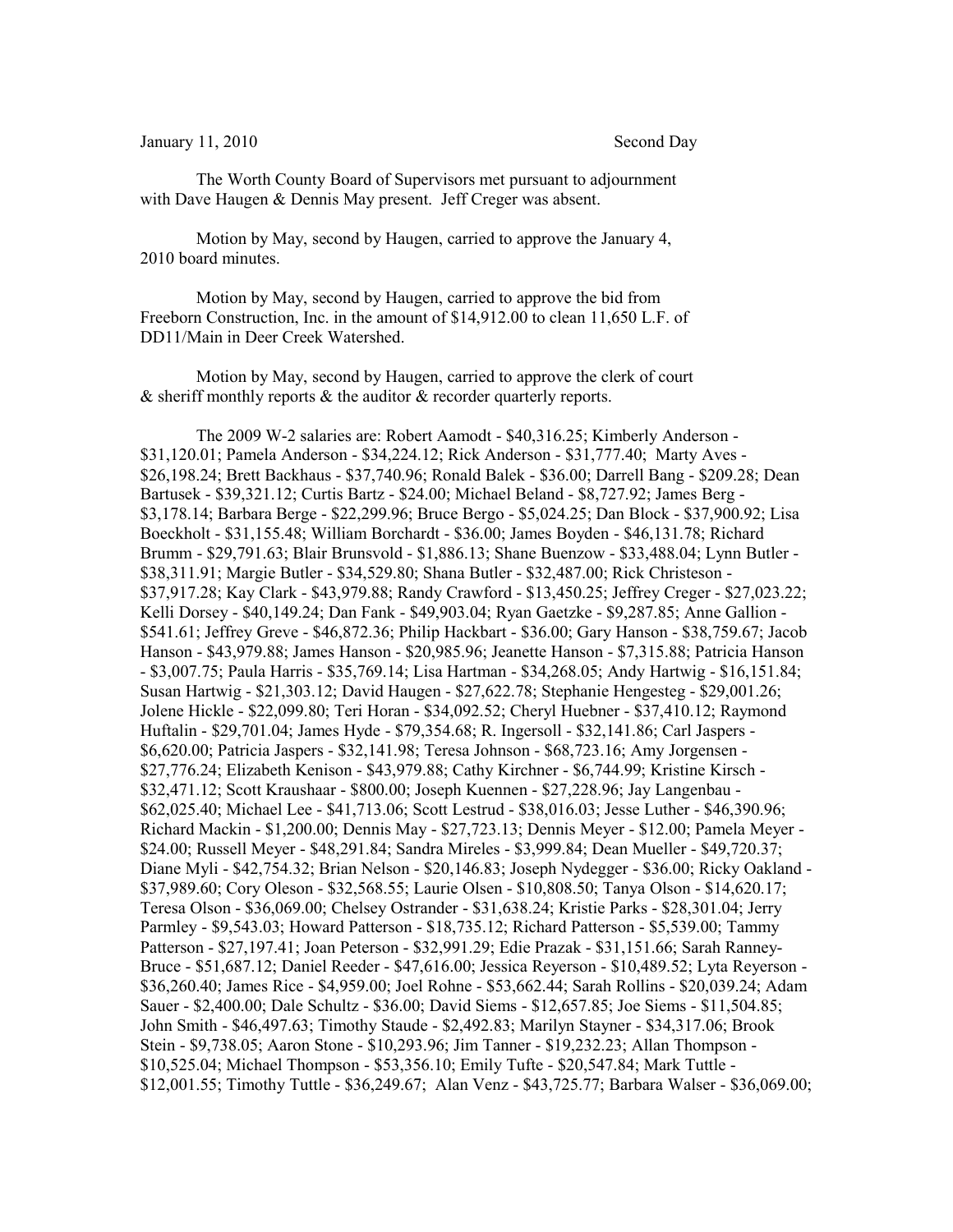Eva Wolff - \$1,828.73; Mark Wubben - \$46,266.84; Chad Wurtzel - \$47,177.19; Terry Young - \$2,345.92.

| Service-Eng<br>1,806.04<br>A & I Auto Body<br>AT & T<br>Service-E911<br>52.42<br>59.32<br>Agri-Sales & Bldg<br>Parts-Eng<br>7,463.99<br>Agvantage Fs Inc<br>Fuel-Eng<br>Service-Nur<br>6,896.59<br><b>Alliant Energy</b><br>Rent-Mha<br>200.00<br>Aqueous Management Llc<br>Auto Glass Center Inc<br>211.43<br>Service-Eng<br><b>Bancard Center</b><br>Supplies-Dap<br>455.85<br>Supplies-Eng<br>197.60<br>Barnes Distribution Group Inc<br>Service-Gsr<br>484.50<br><b>Bcn</b> Telecom<br>Berge Oil Company<br>Fuel-Eng<br>6,493.96<br><b>Bmc Aggregates Lc</b><br>Rock-Eng<br>2,761.69<br>Supplies-Shf<br>3,002.35<br><b>Carquest Auto Parts</b><br>Certified Laboratories<br>323.33<br>Supplies-Eng<br>City of Fertile<br>1,159.29<br>Service-Eng<br>City of Grafton<br>743.56<br>Rutf-Eng<br>City of Hanlontown<br>Rutf-Eng<br>266.17<br>Service-Eng<br>City of Joice<br>696.82<br>Service-Eng<br>367.02<br>City of Kensett<br>City of Manly<br>Service-Eng<br>28.40<br>Service-Vaf<br>City of Northwood<br>196.94<br>Service-Mha<br>173.47<br>Community Care Inc<br>126.00<br><b>County Case Management</b><br>Service-Mha<br>Crysteel Truck Equipment<br>233.62<br>Parts-Eng<br>302.66<br>Dave Syverson Ford Truck<br>Parts-Eng<br>Service-Shf<br>Dick's Place<br>340.00<br>Duncan Heights Inc<br>Service-Mha<br>2,866.20<br>78.03<br>Ehrich, Cherrice<br>Mileage-Mha<br>2,286.90<br>Elderbridge Agency<br>Appro-Org<br>Service-Ema<br>29.70<br><b>Electronic Engineering</b><br>110.00<br><b>Electronic Specialties</b><br>Rent-Eng<br>950.97<br><b>Fallgatter's Market</b><br>Supplies-Con<br>Fastenal<br>Parts-Eng<br>1,013.33<br>Mtg-Vaf<br>62.24<br>Ferden, Eugene<br>Ferley, Paul<br>Mtg-Vaf<br>50.00<br>Fertile Public Library<br>Appro-Org<br>7,068.50<br>Mileage-Mha<br>Fisher, Jane<br>181.05<br>Francis Lauer Youth Services I<br>93.30<br>Service-Juj<br>Freeborn Construction<br>Service-Eng<br>4,554.00<br>Supplies-Shf<br>Galls An Aramark Co<br>16.37<br>Subscription-Shf<br>Globe Gazette<br>99.00<br>Grafton Public Library<br>Appro-Org<br>7,068.50<br>Greve Law Office<br>Exp-Aty<br>143.00<br>Hackbart, Philip E.<br>Mtg-Vaf<br>62.24<br>Hanson, Patricia<br>Mileage-Mha<br>56.84<br>Haugen, David<br>Bounty-Daa<br>180.65 | The following claims were approved: |  |
|-------------------------------------------------------------------------------------------------------------------------------------------------------------------------------------------------------------------------------------------------------------------------------------------------------------------------------------------------------------------------------------------------------------------------------------------------------------------------------------------------------------------------------------------------------------------------------------------------------------------------------------------------------------------------------------------------------------------------------------------------------------------------------------------------------------------------------------------------------------------------------------------------------------------------------------------------------------------------------------------------------------------------------------------------------------------------------------------------------------------------------------------------------------------------------------------------------------------------------------------------------------------------------------------------------------------------------------------------------------------------------------------------------------------------------------------------------------------------------------------------------------------------------------------------------------------------------------------------------------------------------------------------------------------------------------------------------------------------------------------------------------------------------------------------------------------------------------------------------------------------------------------------------------------------------------------------------------------------------------------------------------------------------------------------------------------------------------------------------------------------------------------------------------------------------------------------------------------------------------------------------|-------------------------------------|--|
|                                                                                                                                                                                                                                                                                                                                                                                                                                                                                                                                                                                                                                                                                                                                                                                                                                                                                                                                                                                                                                                                                                                                                                                                                                                                                                                                                                                                                                                                                                                                                                                                                                                                                                                                                                                                                                                                                                                                                                                                                                                                                                                                                                                                                                                       |                                     |  |
|                                                                                                                                                                                                                                                                                                                                                                                                                                                                                                                                                                                                                                                                                                                                                                                                                                                                                                                                                                                                                                                                                                                                                                                                                                                                                                                                                                                                                                                                                                                                                                                                                                                                                                                                                                                                                                                                                                                                                                                                                                                                                                                                                                                                                                                       |                                     |  |
|                                                                                                                                                                                                                                                                                                                                                                                                                                                                                                                                                                                                                                                                                                                                                                                                                                                                                                                                                                                                                                                                                                                                                                                                                                                                                                                                                                                                                                                                                                                                                                                                                                                                                                                                                                                                                                                                                                                                                                                                                                                                                                                                                                                                                                                       |                                     |  |
|                                                                                                                                                                                                                                                                                                                                                                                                                                                                                                                                                                                                                                                                                                                                                                                                                                                                                                                                                                                                                                                                                                                                                                                                                                                                                                                                                                                                                                                                                                                                                                                                                                                                                                                                                                                                                                                                                                                                                                                                                                                                                                                                                                                                                                                       |                                     |  |
|                                                                                                                                                                                                                                                                                                                                                                                                                                                                                                                                                                                                                                                                                                                                                                                                                                                                                                                                                                                                                                                                                                                                                                                                                                                                                                                                                                                                                                                                                                                                                                                                                                                                                                                                                                                                                                                                                                                                                                                                                                                                                                                                                                                                                                                       |                                     |  |
|                                                                                                                                                                                                                                                                                                                                                                                                                                                                                                                                                                                                                                                                                                                                                                                                                                                                                                                                                                                                                                                                                                                                                                                                                                                                                                                                                                                                                                                                                                                                                                                                                                                                                                                                                                                                                                                                                                                                                                                                                                                                                                                                                                                                                                                       |                                     |  |
|                                                                                                                                                                                                                                                                                                                                                                                                                                                                                                                                                                                                                                                                                                                                                                                                                                                                                                                                                                                                                                                                                                                                                                                                                                                                                                                                                                                                                                                                                                                                                                                                                                                                                                                                                                                                                                                                                                                                                                                                                                                                                                                                                                                                                                                       |                                     |  |
|                                                                                                                                                                                                                                                                                                                                                                                                                                                                                                                                                                                                                                                                                                                                                                                                                                                                                                                                                                                                                                                                                                                                                                                                                                                                                                                                                                                                                                                                                                                                                                                                                                                                                                                                                                                                                                                                                                                                                                                                                                                                                                                                                                                                                                                       |                                     |  |
|                                                                                                                                                                                                                                                                                                                                                                                                                                                                                                                                                                                                                                                                                                                                                                                                                                                                                                                                                                                                                                                                                                                                                                                                                                                                                                                                                                                                                                                                                                                                                                                                                                                                                                                                                                                                                                                                                                                                                                                                                                                                                                                                                                                                                                                       |                                     |  |
|                                                                                                                                                                                                                                                                                                                                                                                                                                                                                                                                                                                                                                                                                                                                                                                                                                                                                                                                                                                                                                                                                                                                                                                                                                                                                                                                                                                                                                                                                                                                                                                                                                                                                                                                                                                                                                                                                                                                                                                                                                                                                                                                                                                                                                                       |                                     |  |
|                                                                                                                                                                                                                                                                                                                                                                                                                                                                                                                                                                                                                                                                                                                                                                                                                                                                                                                                                                                                                                                                                                                                                                                                                                                                                                                                                                                                                                                                                                                                                                                                                                                                                                                                                                                                                                                                                                                                                                                                                                                                                                                                                                                                                                                       |                                     |  |
|                                                                                                                                                                                                                                                                                                                                                                                                                                                                                                                                                                                                                                                                                                                                                                                                                                                                                                                                                                                                                                                                                                                                                                                                                                                                                                                                                                                                                                                                                                                                                                                                                                                                                                                                                                                                                                                                                                                                                                                                                                                                                                                                                                                                                                                       |                                     |  |
|                                                                                                                                                                                                                                                                                                                                                                                                                                                                                                                                                                                                                                                                                                                                                                                                                                                                                                                                                                                                                                                                                                                                                                                                                                                                                                                                                                                                                                                                                                                                                                                                                                                                                                                                                                                                                                                                                                                                                                                                                                                                                                                                                                                                                                                       |                                     |  |
|                                                                                                                                                                                                                                                                                                                                                                                                                                                                                                                                                                                                                                                                                                                                                                                                                                                                                                                                                                                                                                                                                                                                                                                                                                                                                                                                                                                                                                                                                                                                                                                                                                                                                                                                                                                                                                                                                                                                                                                                                                                                                                                                                                                                                                                       |                                     |  |
|                                                                                                                                                                                                                                                                                                                                                                                                                                                                                                                                                                                                                                                                                                                                                                                                                                                                                                                                                                                                                                                                                                                                                                                                                                                                                                                                                                                                                                                                                                                                                                                                                                                                                                                                                                                                                                                                                                                                                                                                                                                                                                                                                                                                                                                       |                                     |  |
|                                                                                                                                                                                                                                                                                                                                                                                                                                                                                                                                                                                                                                                                                                                                                                                                                                                                                                                                                                                                                                                                                                                                                                                                                                                                                                                                                                                                                                                                                                                                                                                                                                                                                                                                                                                                                                                                                                                                                                                                                                                                                                                                                                                                                                                       |                                     |  |
|                                                                                                                                                                                                                                                                                                                                                                                                                                                                                                                                                                                                                                                                                                                                                                                                                                                                                                                                                                                                                                                                                                                                                                                                                                                                                                                                                                                                                                                                                                                                                                                                                                                                                                                                                                                                                                                                                                                                                                                                                                                                                                                                                                                                                                                       |                                     |  |
|                                                                                                                                                                                                                                                                                                                                                                                                                                                                                                                                                                                                                                                                                                                                                                                                                                                                                                                                                                                                                                                                                                                                                                                                                                                                                                                                                                                                                                                                                                                                                                                                                                                                                                                                                                                                                                                                                                                                                                                                                                                                                                                                                                                                                                                       |                                     |  |
|                                                                                                                                                                                                                                                                                                                                                                                                                                                                                                                                                                                                                                                                                                                                                                                                                                                                                                                                                                                                                                                                                                                                                                                                                                                                                                                                                                                                                                                                                                                                                                                                                                                                                                                                                                                                                                                                                                                                                                                                                                                                                                                                                                                                                                                       |                                     |  |
|                                                                                                                                                                                                                                                                                                                                                                                                                                                                                                                                                                                                                                                                                                                                                                                                                                                                                                                                                                                                                                                                                                                                                                                                                                                                                                                                                                                                                                                                                                                                                                                                                                                                                                                                                                                                                                                                                                                                                                                                                                                                                                                                                                                                                                                       |                                     |  |
|                                                                                                                                                                                                                                                                                                                                                                                                                                                                                                                                                                                                                                                                                                                                                                                                                                                                                                                                                                                                                                                                                                                                                                                                                                                                                                                                                                                                                                                                                                                                                                                                                                                                                                                                                                                                                                                                                                                                                                                                                                                                                                                                                                                                                                                       |                                     |  |
|                                                                                                                                                                                                                                                                                                                                                                                                                                                                                                                                                                                                                                                                                                                                                                                                                                                                                                                                                                                                                                                                                                                                                                                                                                                                                                                                                                                                                                                                                                                                                                                                                                                                                                                                                                                                                                                                                                                                                                                                                                                                                                                                                                                                                                                       |                                     |  |
|                                                                                                                                                                                                                                                                                                                                                                                                                                                                                                                                                                                                                                                                                                                                                                                                                                                                                                                                                                                                                                                                                                                                                                                                                                                                                                                                                                                                                                                                                                                                                                                                                                                                                                                                                                                                                                                                                                                                                                                                                                                                                                                                                                                                                                                       |                                     |  |
|                                                                                                                                                                                                                                                                                                                                                                                                                                                                                                                                                                                                                                                                                                                                                                                                                                                                                                                                                                                                                                                                                                                                                                                                                                                                                                                                                                                                                                                                                                                                                                                                                                                                                                                                                                                                                                                                                                                                                                                                                                                                                                                                                                                                                                                       |                                     |  |
|                                                                                                                                                                                                                                                                                                                                                                                                                                                                                                                                                                                                                                                                                                                                                                                                                                                                                                                                                                                                                                                                                                                                                                                                                                                                                                                                                                                                                                                                                                                                                                                                                                                                                                                                                                                                                                                                                                                                                                                                                                                                                                                                                                                                                                                       |                                     |  |
|                                                                                                                                                                                                                                                                                                                                                                                                                                                                                                                                                                                                                                                                                                                                                                                                                                                                                                                                                                                                                                                                                                                                                                                                                                                                                                                                                                                                                                                                                                                                                                                                                                                                                                                                                                                                                                                                                                                                                                                                                                                                                                                                                                                                                                                       |                                     |  |
|                                                                                                                                                                                                                                                                                                                                                                                                                                                                                                                                                                                                                                                                                                                                                                                                                                                                                                                                                                                                                                                                                                                                                                                                                                                                                                                                                                                                                                                                                                                                                                                                                                                                                                                                                                                                                                                                                                                                                                                                                                                                                                                                                                                                                                                       |                                     |  |
|                                                                                                                                                                                                                                                                                                                                                                                                                                                                                                                                                                                                                                                                                                                                                                                                                                                                                                                                                                                                                                                                                                                                                                                                                                                                                                                                                                                                                                                                                                                                                                                                                                                                                                                                                                                                                                                                                                                                                                                                                                                                                                                                                                                                                                                       |                                     |  |
|                                                                                                                                                                                                                                                                                                                                                                                                                                                                                                                                                                                                                                                                                                                                                                                                                                                                                                                                                                                                                                                                                                                                                                                                                                                                                                                                                                                                                                                                                                                                                                                                                                                                                                                                                                                                                                                                                                                                                                                                                                                                                                                                                                                                                                                       |                                     |  |
|                                                                                                                                                                                                                                                                                                                                                                                                                                                                                                                                                                                                                                                                                                                                                                                                                                                                                                                                                                                                                                                                                                                                                                                                                                                                                                                                                                                                                                                                                                                                                                                                                                                                                                                                                                                                                                                                                                                                                                                                                                                                                                                                                                                                                                                       |                                     |  |
|                                                                                                                                                                                                                                                                                                                                                                                                                                                                                                                                                                                                                                                                                                                                                                                                                                                                                                                                                                                                                                                                                                                                                                                                                                                                                                                                                                                                                                                                                                                                                                                                                                                                                                                                                                                                                                                                                                                                                                                                                                                                                                                                                                                                                                                       |                                     |  |
|                                                                                                                                                                                                                                                                                                                                                                                                                                                                                                                                                                                                                                                                                                                                                                                                                                                                                                                                                                                                                                                                                                                                                                                                                                                                                                                                                                                                                                                                                                                                                                                                                                                                                                                                                                                                                                                                                                                                                                                                                                                                                                                                                                                                                                                       |                                     |  |
|                                                                                                                                                                                                                                                                                                                                                                                                                                                                                                                                                                                                                                                                                                                                                                                                                                                                                                                                                                                                                                                                                                                                                                                                                                                                                                                                                                                                                                                                                                                                                                                                                                                                                                                                                                                                                                                                                                                                                                                                                                                                                                                                                                                                                                                       |                                     |  |
|                                                                                                                                                                                                                                                                                                                                                                                                                                                                                                                                                                                                                                                                                                                                                                                                                                                                                                                                                                                                                                                                                                                                                                                                                                                                                                                                                                                                                                                                                                                                                                                                                                                                                                                                                                                                                                                                                                                                                                                                                                                                                                                                                                                                                                                       |                                     |  |
|                                                                                                                                                                                                                                                                                                                                                                                                                                                                                                                                                                                                                                                                                                                                                                                                                                                                                                                                                                                                                                                                                                                                                                                                                                                                                                                                                                                                                                                                                                                                                                                                                                                                                                                                                                                                                                                                                                                                                                                                                                                                                                                                                                                                                                                       |                                     |  |
|                                                                                                                                                                                                                                                                                                                                                                                                                                                                                                                                                                                                                                                                                                                                                                                                                                                                                                                                                                                                                                                                                                                                                                                                                                                                                                                                                                                                                                                                                                                                                                                                                                                                                                                                                                                                                                                                                                                                                                                                                                                                                                                                                                                                                                                       |                                     |  |
|                                                                                                                                                                                                                                                                                                                                                                                                                                                                                                                                                                                                                                                                                                                                                                                                                                                                                                                                                                                                                                                                                                                                                                                                                                                                                                                                                                                                                                                                                                                                                                                                                                                                                                                                                                                                                                                                                                                                                                                                                                                                                                                                                                                                                                                       |                                     |  |
|                                                                                                                                                                                                                                                                                                                                                                                                                                                                                                                                                                                                                                                                                                                                                                                                                                                                                                                                                                                                                                                                                                                                                                                                                                                                                                                                                                                                                                                                                                                                                                                                                                                                                                                                                                                                                                                                                                                                                                                                                                                                                                                                                                                                                                                       |                                     |  |
|                                                                                                                                                                                                                                                                                                                                                                                                                                                                                                                                                                                                                                                                                                                                                                                                                                                                                                                                                                                                                                                                                                                                                                                                                                                                                                                                                                                                                                                                                                                                                                                                                                                                                                                                                                                                                                                                                                                                                                                                                                                                                                                                                                                                                                                       |                                     |  |
|                                                                                                                                                                                                                                                                                                                                                                                                                                                                                                                                                                                                                                                                                                                                                                                                                                                                                                                                                                                                                                                                                                                                                                                                                                                                                                                                                                                                                                                                                                                                                                                                                                                                                                                                                                                                                                                                                                                                                                                                                                                                                                                                                                                                                                                       |                                     |  |
|                                                                                                                                                                                                                                                                                                                                                                                                                                                                                                                                                                                                                                                                                                                                                                                                                                                                                                                                                                                                                                                                                                                                                                                                                                                                                                                                                                                                                                                                                                                                                                                                                                                                                                                                                                                                                                                                                                                                                                                                                                                                                                                                                                                                                                                       |                                     |  |
|                                                                                                                                                                                                                                                                                                                                                                                                                                                                                                                                                                                                                                                                                                                                                                                                                                                                                                                                                                                                                                                                                                                                                                                                                                                                                                                                                                                                                                                                                                                                                                                                                                                                                                                                                                                                                                                                                                                                                                                                                                                                                                                                                                                                                                                       |                                     |  |
|                                                                                                                                                                                                                                                                                                                                                                                                                                                                                                                                                                                                                                                                                                                                                                                                                                                                                                                                                                                                                                                                                                                                                                                                                                                                                                                                                                                                                                                                                                                                                                                                                                                                                                                                                                                                                                                                                                                                                                                                                                                                                                                                                                                                                                                       |                                     |  |
|                                                                                                                                                                                                                                                                                                                                                                                                                                                                                                                                                                                                                                                                                                                                                                                                                                                                                                                                                                                                                                                                                                                                                                                                                                                                                                                                                                                                                                                                                                                                                                                                                                                                                                                                                                                                                                                                                                                                                                                                                                                                                                                                                                                                                                                       |                                     |  |
|                                                                                                                                                                                                                                                                                                                                                                                                                                                                                                                                                                                                                                                                                                                                                                                                                                                                                                                                                                                                                                                                                                                                                                                                                                                                                                                                                                                                                                                                                                                                                                                                                                                                                                                                                                                                                                                                                                                                                                                                                                                                                                                                                                                                                                                       |                                     |  |
|                                                                                                                                                                                                                                                                                                                                                                                                                                                                                                                                                                                                                                                                                                                                                                                                                                                                                                                                                                                                                                                                                                                                                                                                                                                                                                                                                                                                                                                                                                                                                                                                                                                                                                                                                                                                                                                                                                                                                                                                                                                                                                                                                                                                                                                       |                                     |  |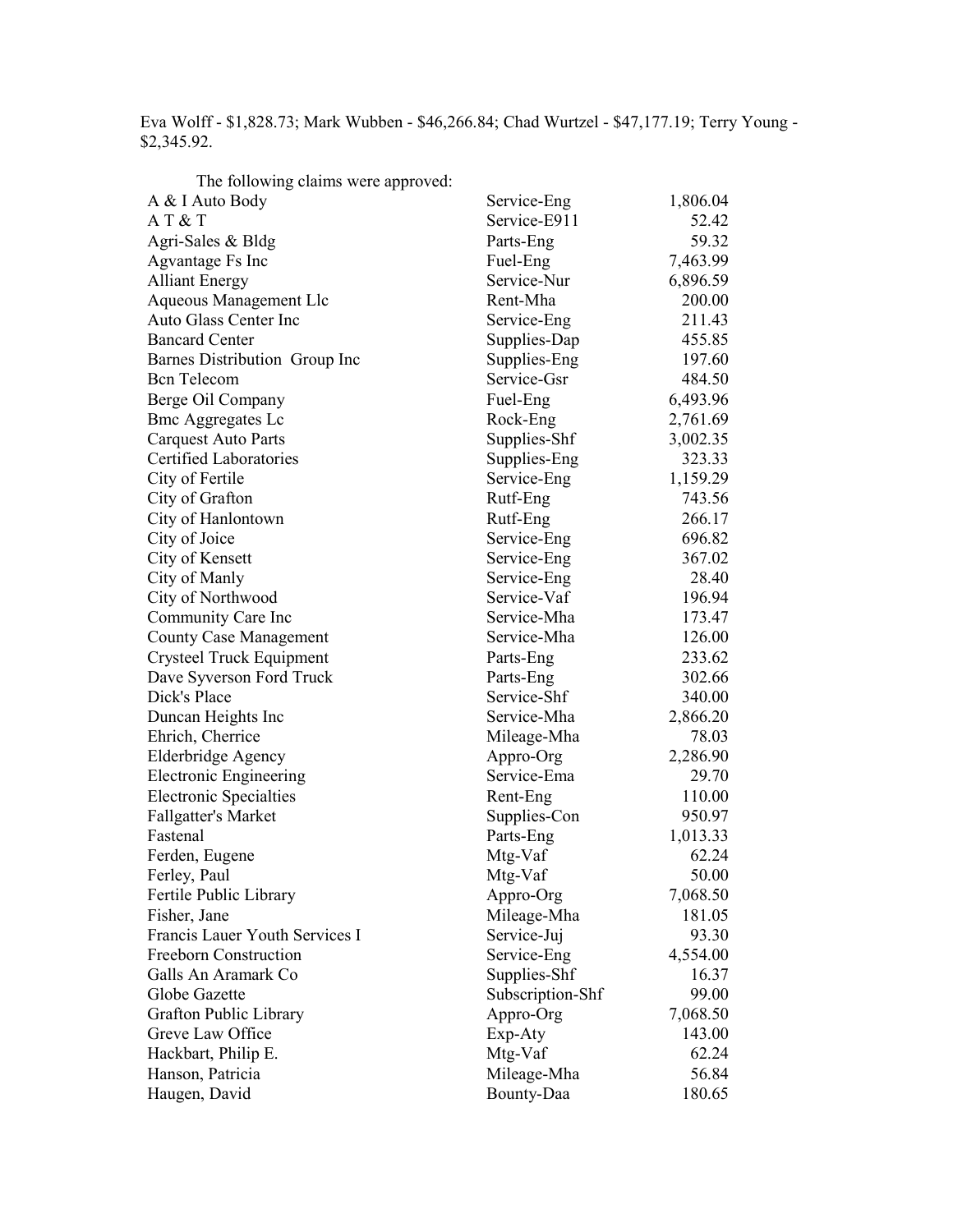| Hawkeye Foodservice Dist           | Supplies-Shf     | 323.94    |
|------------------------------------|------------------|-----------|
| Huber Supply Co                    | Supplies-Eng     | 64.80     |
| Huebner, Cheryl                    | Reimb-Phd        | 23.88     |
| I.A.C.C.B.E.                       | Mtg-Con          | 380.00    |
| <b>Interstate Motor Trucks</b>     | Parts-Eng        | 533.10    |
| <b>Inventory Trading Company</b>   | Supplies-Shf     | 319.50    |
| Iowa Dept of Human Services        | Service-Mha      | 31,080.61 |
| Iowa Workforce Development         | Unempl-Ins       | 137.73    |
| J & J Machining Welding & Fabr     | Supplies-Eng     | 134.85    |
| Jensen, Bobbie                     | Mileage-Mha      | 91.80     |
| Jerico Service Inc                 | Supplies-Eng     | 2,185.00  |
| Joe's Collision & Performance      | Service-Shf      | 36.75     |
| Joice Fire Dept                    | Service-E911     | 2,000.00  |
| Joice Public Library               | Appro-Org        | 7,068.50  |
| Kathleen's Care Inc                | Service-Mha      | 744.00    |
| Kensett Public Library             | Appro-Org        | 7,068.50  |
| Kinney Memorial Library            | Appro-Org        | 7,068.50  |
| L R Falk Const Co                  | Rock-Eng         | 133.32    |
| Lair's 66                          | Fuel-Eng         | 70.00     |
| Larsen Plumbing                    | Service-Shf      | 92.00     |
| Lea Mobile Glass Inc               | Service-Eng      | 199.25    |
| Manly Junction Signal              | Subscription-Shf | 50.00     |
| Manly Public Library               | Appro-Org        | 7,068.50  |
| Martin Bros Dist Co. Inc           | Supplies-Gsr     | 385.58    |
| Mason City Overhead                | Service-Eng      | 415.20    |
| Mediacom                           | Service-Phd      | 159.90    |
| Mercy Clinics                      | Service-Shf      | 13.00     |
| Mercy Medical Center               | Service-Chm      | 268.00    |
| Mercy Medical Center-North Ia      | Service-Chm      | 2,700.00  |
| Mireles, Sandra                    | Mileage-Mha      | 483.99    |
| Next Generation Technologies       | Service-Mha      | 913.05    |
| Niebur, Ellen                      | Mileage-Mha      | 42.33     |
| North Country Equipment            | Warr. Credit-Eng | 217.87    |
| North Iowa Vocational              | Service-Mha      | 970.26    |
| Northwood Anchor                   | Subscription-Rec | 108.00    |
| Northwood Electric Inc             | Service-Sdp      | 270.21    |
| Northwood Public Library           | Appro-Org        | 7,068.50  |
| Northwood Sanitation               | Service-Phd      | 245.00    |
| Northwood True Value               | Supplies-Shf     | 277.85    |
| Northwoods State Bank              | Ach Fees-Trs     | 225.75    |
| <b>Olsons Trading Post Inc</b>     | Parts-Eng        | 42.89     |
| <b>Opportunity Village</b>         | Service-Mha      | 337.40    |
| Parmley, Jerry                     | Supplies-Vaf     | 5.34      |
| Pollard                            | Service-Shf      | 80.00     |
| Printing Services Inc              | Supplies-Dap     | 84.95     |
| Pritchard's of Northwood Inc       | Service-Shf      | 194.33    |
| Pronto Market                      | Supplies-Eng     | 26.63     |
| <b>Quill Corporation</b>           | Supplies-Phd     | 131.80    |
| Qwest                              | Service-Eng      | 41.91     |
| R.A. Wold & Sons Inc, Wold Service | Service-Eng      | 954.00    |